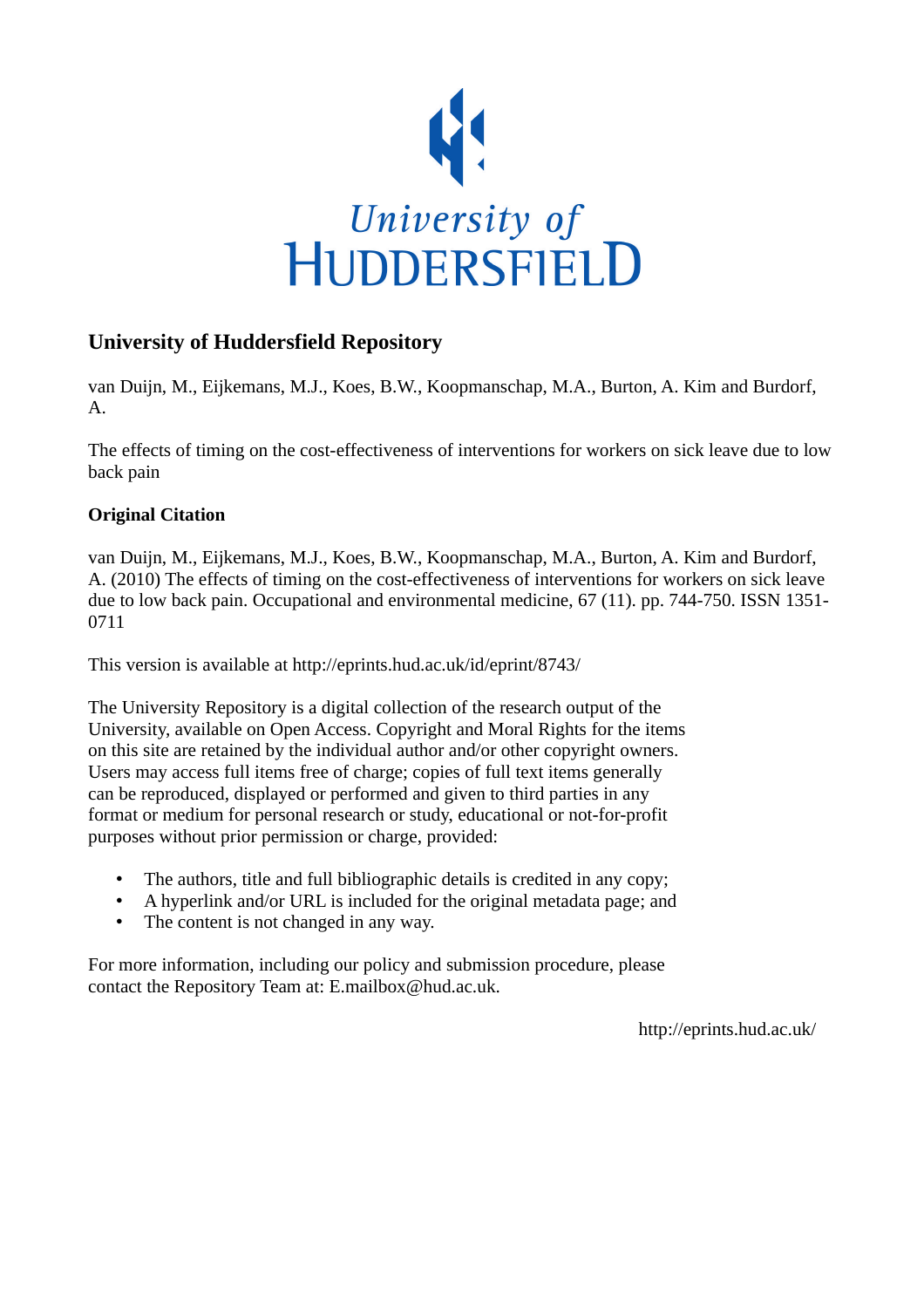

# **to low back pain of interventions for workers on sick leave due The effects of timing on the cost-effectiveness**

Miranda van Duijn, Marinus J Eijkemans, Bart W Koes, et al.

doi: 10.1136/oem.2009.049874 10, 2010 Occup Environ Med 2010 67: 744-750 originally published online September

**http://oem.bmj.com/content/67/11/744.full.html** Updated information and services can be found at:

These include:

| <b>References</b>     | This article cites 37 articles, 8 of which can be accessed free at:<br>http://oem.bmj.com/content/67/11/744.full.html#ref-list-1 |  |  |  |  |  |
|-----------------------|----------------------------------------------------------------------------------------------------------------------------------|--|--|--|--|--|
| <b>Email alerting</b> | Receive free email alerts when new articles cite this article. Sign up in the                                                    |  |  |  |  |  |
| service               | box at the top right corner of the online article.                                                                               |  |  |  |  |  |

**Notes**

**http://group.bmj.com/group/rights-licensing/permissions** To request permissions go to:

**http://journals.bmj.com/cgi/reprintform** To order reprints go to:

**http://journals.bmj.com/cgi/ep** To subscribe to BMJ go to: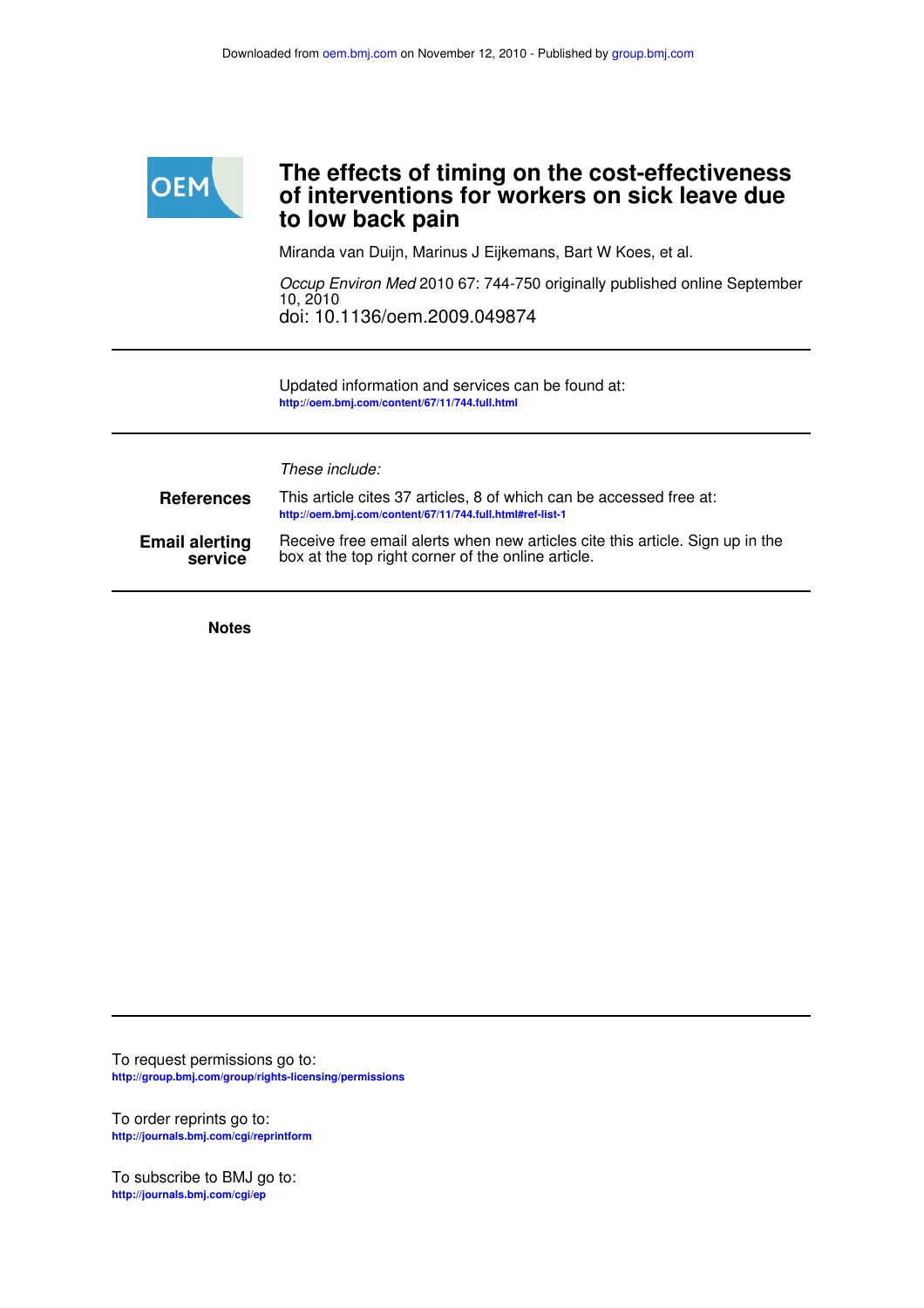# The effects of timing on the cost-effectiveness of interventions for workers on sick leave due to low back pain

Miranda van Duijn,<sup>1</sup> Marinus J Eijkemans,<sup>1</sup> Bart W Koes,<sup>2</sup> Marc A Koopmanschap,<sup>3</sup> Kim A Burton,<sup>4</sup> Alex Burdorf<sup>1</sup>

## ABSTRACT

<sup>1</sup>Department of Public Health, Erasmus MC, Rotterdam, the **Netherlands** <sup>2</sup>Department of General Practice, Erasmus MC, Rotterdam, the Netherlands <sup>3</sup>Institute for Medical Technology Assessment, Erasmus MC, Rotterdam, the Netherlands 4 Spinal Research Unit, University of Huddersfield, Huddersfield, UK

#### Correspondence to

Alex Burdorf, Department of Public Health, Erasmus MC, PO Box 2040, CA 3000, Rotterdam, the Netherlands; a.burdorf@erasmusmc.nl

Alex Burdorf is the guarantor of the paper. He accepts full responsibility for the work, the conduct of the study, has access to all data, and controls the submission process and decision to publish.

Accepted 6 January 2010 Published Online First 10 September 2010

**Objective** To examine the effects of different timing of structured interventions for workers on sick leave due to low back pain on return to work (RTW), and the consequences for costs and benefits.

Methods Literature reviews were conducted to identify RTW curves and to estimate treatment effects, costs and benefits of structured interventions among workers on sick leave due to low back pain. RTW curves were mathematically described by Weibull functions and intervention effects, expressed by hazard ratios, were used to adjust these Weibull functions. Subsequently, these functions were used to evaluate the theoretical effects of interventions on reduction in number of days on sick leave and on the benefit-cost ratio.

Results The cost-benefits of a RTW intervention among workers on sick leave due to low back pain were determined by the estimated effectiveness of the intervention, the costs of the intervention, the natural course of RTW in the target population, the timing of the enrolment of subjects into the intervention, and the duration of the intervention.

**Conclusion** With a good RTW in the first weeks, the only early interventions likely to be cost-beneficial are inexpensive work-focused enhancements to early routine care, such as accommodating workplaces. Structured interventions are unlikely to have an additional impact on the already good prognosis when offered before the optimal time window at approximately 8 to 12 weeks. The generalisibility of the effectiveness of a RTW intervention depends on the comparability of baseline characteristics and RTW curves in target and source populations.

#### INTRODUCTION

Low back pain has long been recognised as an important source of morbidity and disability in many occupational populations.<sup>1</sup> Low back pain, for most people, is characterised by recurrent episodes of pain and consequent disability, varying in severity and impact.<sup>2</sup> <sup>3</sup> Most episodes subside uneventfully within days or weeks, with or without medical intervention, although about half of those affected will still experience some pain and functional limitation after  $12$  months.<sup>2</sup><sup>3</sup> Attempts to predict who will fail to recover in a timely manner have had limited success. $4-6$  It has been argued that prevention and treatment should focus on preventing low back pain becoming chronic and on disability resulting from low back pain rather than on preventing the onset of pain.<sup>78</sup> In working

# What this paper adds

- $\triangleright$  There is substantial heterogeneity in the effectiveness of interventions on return to work (RTW) among workers on sick leave due to low back pain.
- $\blacktriangleright$  Theoretical modelling of effects of interventions in different RTW patterns shows that timing of enrolment of workers into the intervention, duration of the intervention, and natural course of RTW are crucial factors.
- $\triangleright$  Generalisibility of the effectiveness of a RTW intervention depends on comparability of baseline characteristics and RTW curves in the target and source populations.
- Studies on RTW interventions should report the full RTW curves of the intervention and reference groups to facilitate generalisibility.
- $\blacktriangleright$  Before implementing a particular intervention, one should ensure that the RTW pattern in the target population as well as the nature and timing of the intervention are conducive to success.

populations, low back pain may lead to a spell of sickness absence. Although work disability and sickness absence are different entities, sickness absence is increasingly being used as a health parameter of interest when studying the consequences of disability in occupational groups.<sup>9</sup> The Clinical Standards Advisory Group in the United Kingdom reported a return to work (RTW) within 2 weeks for 75% of all back pain absence episodes and suggested that approximately 50% of all work days lost due to back pain in the working population are by the 85% of people who are off work for less than  $7$  days.<sup>1</sup> In studies on the duration of compensation claims for lost-time due to back injury, it has been estimated that 40% of all workers will have returned to work within 2 weeks, whereas less than 10% will still be off work at 6 months. $^7$  It is commonly observed that the probability of resuming work diminishes with time on sick leave.<sup>10</sup>

The RTW pattern over time has important consequences for the appropriate timing of the best window for effective clinical and occupational interventions. Current evidence on vocational rehabilitation indicates that a stepped care approach is required. Simple interventions involving effective coordination and cooperation between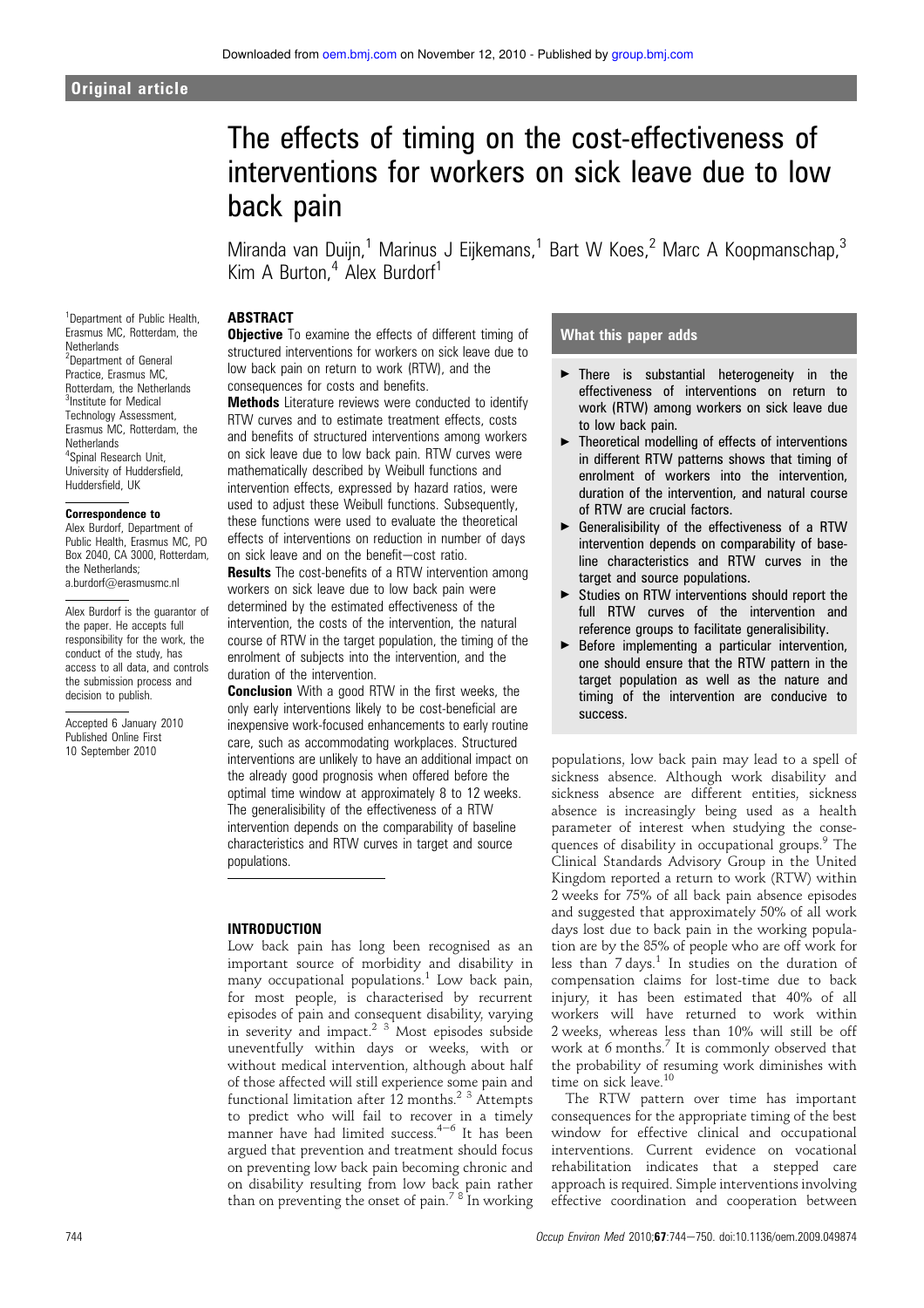primary healthcare and the workplace will be sufficient to help the majority of workers achieve an early RTW. The second step with more expensive, structured interventions is reserved for those who are having difficulties returning.<sup>11</sup> In the first step of rapid RTW, which may happen even without specific intervention, the cost-effectiveness of interventions will be difficult to establish,<sup>7</sup> <sup>10</sup> but, since only existing resources are required, this is of little consequence. In the second step, structured interventions typically have been provided at between 4 weeks and  $3$  months.<sup>12</sup> but there is little evidence on the optimal timing of such interventions for workers on sick leave due to low back pain. It might reasonably be anticipated that the specific combination of the sick leave pattern over time and the effectiveness of the intervention will largely determine the optimum time to structured interventions for workers still off work. The aims of the present paper are to examine the theoretical effects of different timing of structured interventions for workers on sick leave due to low back pain on RTW, and to evaluate the consequences for costs and benefits of these interventions.

## **METHODS** Study approach

The approach taken in this study consists of three steps. In the first step, a review of the literature was conducted to select two RTW curves among workers on sick leave due to low back pain with sufficient contrast in RTW rates to demonstrate the influence of the timing and effectiveness of interventions on RTW. In the second step, intervention studies among workers on sick leave due to low back pain were reviewed for a quantitative characterisation of the effect of the intervention on the RTW rate, expressed in a measure of effect such as hazard ratio (HR) or rate ratio (RR). In addition, the costs and benefits of the interventions selected were retrieved for further analysis. In the third step, the selected RTW curves were fitted to a mathematical function that best described the RTW rate over time. The measures of effect of the interventions, derived from step 2, were incorporated in the mathematical function to calculate the theoretical effects on the RTW rates of different timings for the start of the intervention. These theoretical effects were linked to the costs and benefits of the interventions in order to evaluate their consequences for the cost-benefits of return to work interventions.

## Selection of RTW curves

A literature search was carried out in PubMed and Embase (1980-2006), using the following keywords: (MeSH) low back pain, sick leave, worker's compensation (Textword) back-ache, return-to-work, work loss. Studies were included if (i) the study population consisted of workers with low back pain in various occupations, (ii) sickness absence due to back pain among these workers was objectively determined from the first day of sick leave onwards, and (iii) RTW after an episode of sickness absence due to back pain was the outcome measure. Studies were excluded if (i) the study design was a (randomised) controlled trial, since the focus of the analysis was on the natural course of RTW, and (ii) RTW was studied in a specific occupational group not representative of the general workforce. In total, four studies were identified with a suitable RTW curve among workers on sick leave due to low back pain. $13-16$  The two studies with the largest contrast in RTW rates were selected for further analysis.14 16

#### Selection of intervention studies

A literature search was carried out in PubMed and Embase (1980-2006). In PubMed the following keywords were used and modified for Embase: (MeSH-terms) low back pain, sick leave, worker's compensation, and randomised controlled trial (RCT). Studies were included if (i) the study design was an RCT, (ii) the study population consisted of workers on sick leave due to low back pain in various occupations, (iii) RTW was an outcome measure, and (iv) as measure of treatment effect a HR or RR was presented in the original article. For the purpose of the current study, a RR was regarded as a good approximation of a HR. When available, costs and benefits of the interventions were also retrieved. In total, 10 RCT studies were identified with a quantitative measure of the intervention effect on RTW among workers on sick leave due to low back pain.<sup>17-27</sup> In five of the 10 studies, information on costs and benefits was also available. $21$   $28-31$ 

#### Modelling approach for intervention effects on RTW curves

Differences in RTW between intervention and reference groups are usually depicted with Kaplan-Meier estimates of the respective probability functions of remaining on sick leave. In the statistical analysis of these survival data, the Cox's proportional hazards regression model has become the established norm.<sup>32</sup> The model assumes baseline hazards to vary (unrestrictedly) over time and the HR between intervention group and control group to be constant. In RCTs the effect of an intervention is usually presented as an HR, estimated by a Cox regression analysis with adjustment for important prognostic factors. However, this technique is not a parametric approach since baseline hazards are allowed to vary over time. Thus, HRs across different intervention studies are difficult to compare with respect to expected RTW within a certain period. In addition, it is not possible to estimate the effect of the intervention on RTW outside the observed period of RTW. This may be the case in studies with follow-up too short for all workers to have returned to work.

When data are available on a RTW curve over time, a fully parametric approach may be used to describe the observed RTW curve. A Weibull function can be fitted, characterised by a scale parameter  $\lambda$  and a shape parameter k, which allows the simultaneous description of treatment effects both in terms of HRs and also in terms of the relative increase or decrease in survival time.<sup>32</sup> In case of a RTW curve, the latter term may reflect that the RTW rate will decrease with prolonged sick leave. Appendix A presents the mathematical formula for a Weibull function and the description of how the HR will influence the estimated duration of sick leave. The Weibull function was chosen above other parametric models, since it retains the proportional hazard in its formula and, thus, can be adapted to previously published findings.

The Weibull distribution, describing a RTW curve, enables the evaluation of the theoretical cost-benefits of different timings of interventions on workers on sick leave due to low back pain. This evaluation was carried out in four phases. First, the two RTW curves selected in step 1 were fitted to a Weibull model (basic model), with as measure of deviance the lowest overall sum of squares between observed and estimated proportion of workers returned to work at the end of each week. Second, the HR values of RTW interventions identified in the literature review were used to adjust the scale parameter  $\lambda$  in the Weibull model and obtain an intervention Weibull model with a faster RTW (intervention model). The area under the RTW curve (AUC) represents the total volume of days on sick leave and the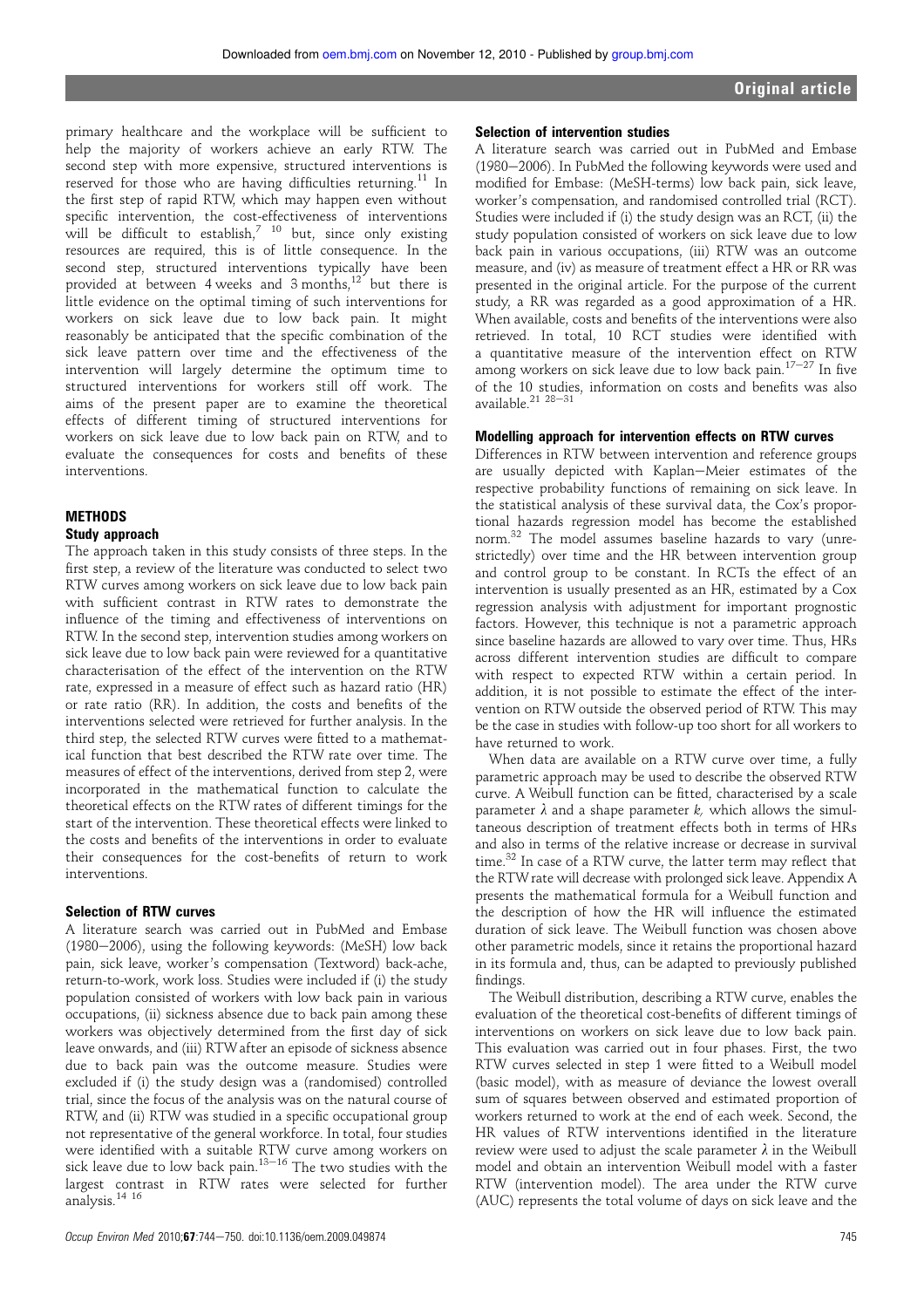# Original article

difference in AUCs between the intervention model and the basic model will give the improvement in sickness absence days due to the intervention. This gain was defined as the reduction in the average number of days on sick leave per worker. In order to investigate the influence of different times of starting the intervention among those workers still on sick leave, intervals of 2 weeks were used to calculate the reduction in sickness absence at each 2-week period of starting the intervention. Third, it is reasonable to assume that some time will elapse between the start of the intervention and its effect on RTW. Hence, two time lags of 2 and 4 weeks, respectively, were introduced, reflecting that the intervention will take some time before having effects (a delayed effect). Fourth, the reported costs and benefits of interventions were linked to the estimated gains in RTW in order to evaluate the consequences of different timings of interventions. For each possible situation, a benefit-cost ratio (BC ratio) was calculated, from a societal perspective, where benefits were the costs saved due to a reduction in sick leave and costs were the expenditures for the intervention, as derived from the selected studies.

#### RESULTS

Figure 1 depicts the two RTW curves selected from the literature with the strongest contrast. The slowest RTW curve was based on duration of lost-time claims due to a back injury among workers in 1991 in Ontario, Canada.<sup>16</sup> The fastest RTW curve was based on compensated absence from work due to nonspecific back pain among a random sample of workers granted compensation in 1988 in Quebec, Canada.<sup>14</sup> Both RTW curves showed a good fit to a Weibull model, with the slow RTW described by  $\lambda=5.4$  and  $k=0.42$ , and the fast RTW curve by  $\lambda = 2.1$  and  $k = 0.54$ .

Table 1 describes the results from 10 RCTs on interventions on RTW. The effects on RTW varied from  $HR=0.7$  to  $HR=2.4$ , with five out of 10 studies demonstrating a statistically significant effect of the intervention on RTW. The start of the interventions varied from 10 days to 12 weeks after first day of sick leave, with a focus on 4-8 weeks. The duration of the interventions varied



Figure 1 Observed return to work curves after a sickness absence period due to low back pain, as presented in the scientific literature, and fitted curves according to a Weibull distribution.

from a single session $^{19}$  to an intensive graded activity programme with maximum duration of 12 weeks.<sup>22</sup> The content of the interventions varied in intensity, with eight structured multimodal interventions with multiple sessions and two interventions with a single visit to a specialist physician.<sup>1927</sup>

Table 2 presents the available information on costs and benefits from five of the 10 studies described in table 1. The interventions costs ranged from €212 to €1614,<sup>28</sup> with lower costs for workplace interventions than medical structured interventions.

Figure 2 presents the theoretical effects on reduction in sickness absence (days per worker enrolled in the intervention) of interventions starting at different elapsed times of sick leave under the assumption of an immediate effect on RTW. The first observation is that the theoretical interventions were much more beneficial in the slow RTW curve than the fast RTW curve. In fact, a very powerful intervention with a  $HR=2.5$  among workers with a fast RTW had less effect on gains in sickness absence days than a considerably less powerful intervention with  $HR=1.5$  among workers with a slow RTW. For the fast RTW curve, the best intervention with  $HR=2.5$  resulted in  $1.5-1.7$  times higher gains than the modest intervention with  $HR=1.5$ . The effects of different starting times of the interventions suggest that the most appropriate time window is somewhere between 6 and 14 weeks. For the slow RTW curve, the differences in gains varied by a factor of  $1.7-2$  with the optimum time window approximately between 8 and 12 weeks.

Figure 3 describes the evaluation of the trade-off between benefits and costs, the actual starting time of the intervention, and the assumed delay in time before the intervention will have its effect on RTW. This evaluation assumes an intervention with an effect size of  $HR=2.0$  and overall costs for the intervention of €1000 per worker involved. For all intervention situations with a natural fast RTW curve, the BC ratio was below 1, indicating that the costs exceeded the benefits. When reducing the intervention costs to €500, all situations with a time delay in effect had BC ratios below 1, except for an intervention starting after week 10 and a delay in effect of 2 weeks (BC ratio= $1.08$ ). With a slow RTW curve, the assumption on the duration of the delay of effect also had a profound influence on the BC ratio. Without a delayed effect, all starting times after  $2-18$  weeks for an intervention with  $HR=2.0$  had beneficial BC ratios above 1. However, when introducing a delay in effect of 2 weeks, the appropriate time window reduced to  $4-14$  weeks and a delay in effect of 4 weeks reduced the time widow to  $6-10$  weeks. An increase in intervention costs from €1000 to €1500 resulted in all situations in a BC ratio less than 1.

#### **DISCUSSION**

This study showed that the cost-benefits of a structured RTW intervention among workers on sick leave will be determined by the effectiveness of the intervention, the natural speed of RTW in the target population, the timing of the enrolment of workers into the intervention, and the costs of the intervention.

Among workers absent due to low back pain, a stepped care approach is attractive from a cost-benefit perspective, since it intends to deliver only what is needed when it is needed for the individual, while permitting allocation of resources to greatest effect at the population level. This begs the question, however, of precisely when which intervention should be taken. The modelling showed that a powerful intervention ( $HR=2.5$ ) in a target population with a fast RTW was less effective than a less powerful intervention ( $HR=1.5$ ) in a target population with a slow RTW. The most appropriate time window for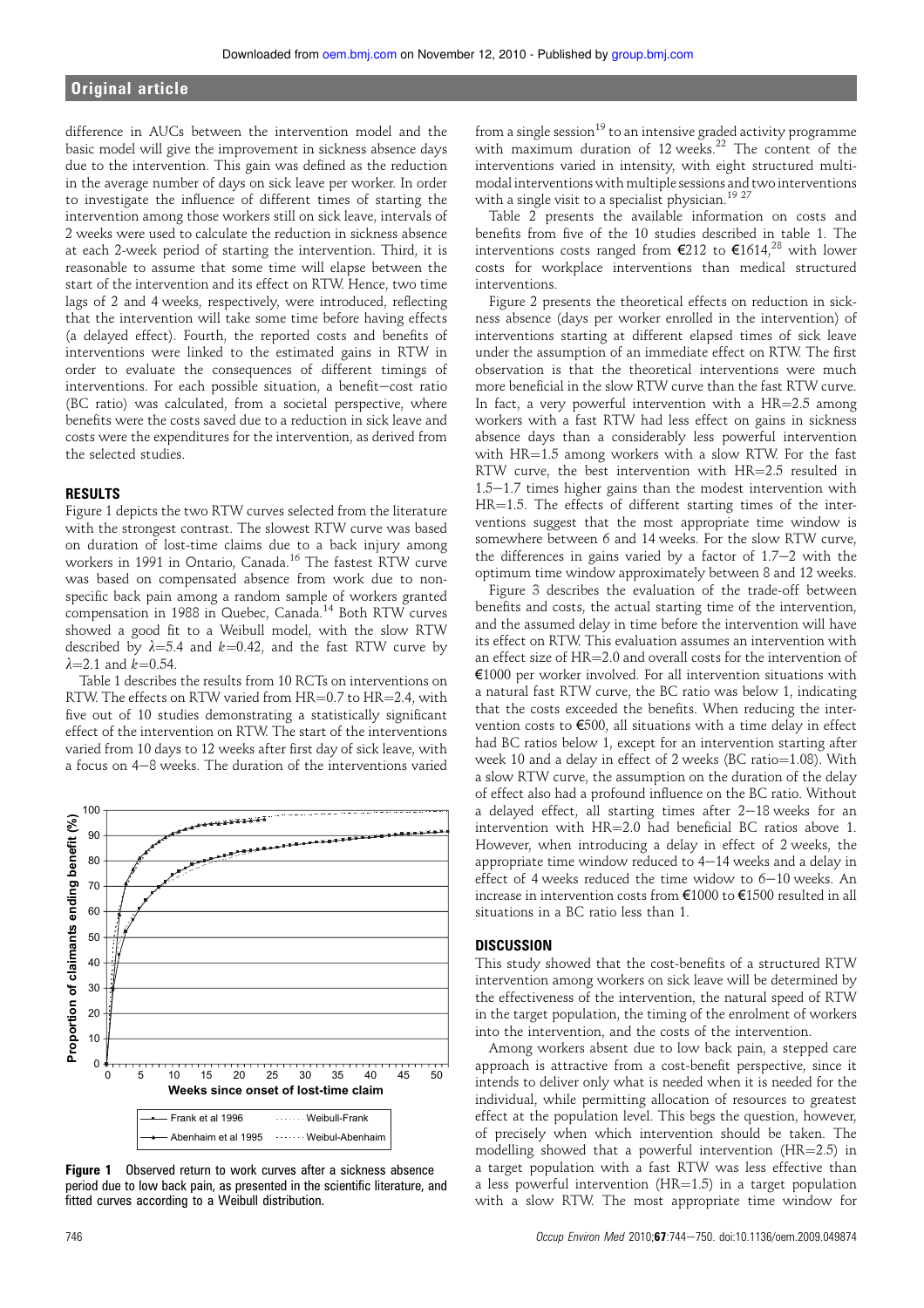| Reference                                                                | <b>Study population</b>                                                                                                                                                                                                                            | <b>Duration of intervention</b>                                                                                                                                                      | Follow-up period                    | <b>Effect on return to work</b>                                                              |
|--------------------------------------------------------------------------|----------------------------------------------------------------------------------------------------------------------------------------------------------------------------------------------------------------------------------------------------|--------------------------------------------------------------------------------------------------------------------------------------------------------------------------------------|-------------------------------------|----------------------------------------------------------------------------------------------|
| Anema et al (2007) <sup>17</sup><br>Steenstra et al (2006) <sup>18</sup> | 196 workers sicklisted for 2-6 weeks<br>due to non-specific LBP                                                                                                                                                                                    | Graded activity ( $n=31$ ) for 1 h/day during<br>4 weeks after 8 weeks' absence<br>Workplace intervention (n=22) after<br>6 weeks' absence<br>Graded activity+workplace intervention | 12 months                           | $HR=0.4$ (95% CI 0.3 to 0.6)<br>$HR=1.7$ (95% CI 1.2 to 2.3)<br>$HR=0.7$ (95% CI 0.3 to 1.2) |
| Hagen et al $(2000)^{19}$                                                | 457 workers sicklisted for 8-12 weeks<br>because of non-specific LBP                                                                                                                                                                               | One visit lasting 3 h at spine clinic                                                                                                                                                | 3 months<br>6 months<br>12 months   | $RR=1.5$ (95% CI 1.2 to 1.8)<br>$RR=1.4$ (95% CI 1.1 to 1.6)<br>$RR=1.2$ (95% CI 1.1 to 1.4) |
| Haldorsen et al (1998) <sup>20</sup>                                     | 223 workers sicklisted for<br>8 weeks-6 months for non-specific LBP                                                                                                                                                                                | Cognitive-behavioural treatment for 6 h/<br>day, 5 days/ week over 4 weeks                                                                                                           | 12 months                           | $RR=0.9$ (95% CI 0.7 to 1.1)                                                                 |
| Heymans et al $(2006)^{21}$                                              | 299 workers sicklisted for 3-6 weeks for<br><b>LBP</b>                                                                                                                                                                                             | High intensity back school with two 1 h<br>sessions/week for 8 weeks<br>Low intensity back school with a 2 h<br>session/week for 4 weeks                                             | 12 months<br>12 months              | HR=1.0 (95% CI 0.7 to 1.4)<br>$HR=1.3$ (95% CI 0.9 to 1.7)                                   |
| Hlobil et al $(2005)^{22}$                                               | 134 workers sicklisted for at least<br>8 weeks with LBP                                                                                                                                                                                            | Graded activity with two 1 h sessions per<br>week, maximum duration of intervention<br>12 weeks                                                                                      | 12 months                           | $HR=1.9$ (95% CI 1.2 to 3.1)                                                                 |
| Indahl et al $1997^{23}$                                                 | 975 workers sicklisted for 8-12 weeks<br>for LBP with or without radiating pain                                                                                                                                                                    | Physical examination, reassurance, and<br>advice to stay active during three visits<br>over 1 year                                                                                   | 12 months                           | $HR = 2.2$ (95% CI 1.8 to 2.8)                                                               |
| Loisel et al $(1997)^{24}$                                               | 104 workers sicklisted for 4-12 weeks<br>for LBP                                                                                                                                                                                                   | Graded activity ( $n=31$ ) for 1 h/day during<br>4 weeks after 8 weeks' absence<br>Workplace intervention (n=22) after 6<br>weeks' absence<br>Graded activity+workplace intervention | 12 months<br>12 months<br>12 months | $HR = 1.1$<br>$HR = 1.6$<br>$HR=2.4$ (95% CI 1.2 to 4.9)                                     |
| Rossignol et al $(2000)^{25}$                                            | 110 workers compensated for work<br>Coordination of primary healthcare which<br>related LBP with absence of between 4<br>included one examination.<br>and 8 weeks<br>recommendations for clinical<br>management and weekly support by<br>telephone |                                                                                                                                                                                      | 6 months                            | $HR=1.3$ (95% CI 0.6 to 1.7)                                                                 |
| Staal et al (2004) <sup>26</sup>                                         | 134 workers sicklisted for at least<br>4 weeks with non-specific LBP                                                                                                                                                                               | Graded activity with two 1 h sessions per<br>week, average duration of intervention<br>7 weeks                                                                                       | 6 months                            | $HR=1.9$ (95% CI 0.6 to 1.9)                                                                 |
| Verbeek et al $(2002)^{27}$<br><b>LOD</b> Louis Reads and the            | 120 workers sicklisted for 10-31 days<br>with LBP                                                                                                                                                                                                  | Appointment with occupational physician<br>and subsequent guidance                                                                                                                   | 12 months                           | $HR=1.3$ (95% CI 0.9 to 1.9)                                                                 |

|  |  | Table 1 Assessment of the effects on return to work of interventions on workers on sick leave due to low back pain in randomised controlled trials |  |  |  |  |  |  |  |  |  |  |  |
|--|--|----------------------------------------------------------------------------------------------------------------------------------------------------|--|--|--|--|--|--|--|--|--|--|--|
|--|--|----------------------------------------------------------------------------------------------------------------------------------------------------|--|--|--|--|--|--|--|--|--|--|--|

LBP, low back pain.

a structured intervention was approximately between 8 and 12 weeks. In target populations with a fast RTW rate financial benefits will be difficult to achieve, even for interventions with costs below €500. However, this does not preclude the possibility that cost-neutral work-focused enhancements to early routine care may reduce the number of workers needing structured vocational rehabilitation interventions and, ultimately, contribute to cost savings.<sup>11</sup>

Table 2 Costs and benefits of return to work interventions on workers on sick leave due to low back pain, described in randomised controlled trials

| Reference                                  | Average costs of<br>interventions per person                                                                                                             | Costs of sick leave per day                   |
|--------------------------------------------|----------------------------------------------------------------------------------------------------------------------------------------------------------|-----------------------------------------------|
| Steenstra et al (2006) <sup>28</sup>       | Clinical intervention €942<br>Workplace intervention €681                                                                                                | Worker's average income<br>€100/day (in 2002) |
| Hagen et al $(2003)^{29}$                  | Intervention €303                                                                                                                                        | Worker's average income<br>€92/day (in 1995)  |
| Heymans et al $(2006)^{21}$                | Low intensity back school<br>€920<br>High intensity back school<br>€1180                                                                                 | Worker's average income<br>€100/day (in 2001) |
| Hlobil et al $(2007)^{30}$                 | Intervention €475                                                                                                                                        | Worker's average income<br>€100/day (in 2001) |
| Loisel <i>et al</i> (2002) <sup>*</sup> 31 | Graded activity \$C2924<br>Workplace intervention<br><b>\$C384</b><br>Graded $activity + workplace$<br>intervention \$C2965<br>(adjusted to 1998 prices) | Not available                                 |

\*Average exchange rate of Canadian dollar (\$C) to Euro (€) over 1998 was 0.552.

These conclusions are strongly influenced by three assumptions underlying the modelling approach, most notably the shape of the RTW curves, the magnitude of the structured intervention effect, and the costs and benefits of the intervention. The literature search on RTW curves resulted in four studies of which the two RTW curves with the strongest contrast were chosen as illustrative examples. The fastest RTW curve after a spell of sickness absence due to low back pain showed a RTW of 59% after 2 weeks and 93% after 3 months.<sup>14</sup> The slowest RTW curve had a RTW of 43% after 2 weeks and 79% after 3 months.<sup>16</sup> The difference between both RTW curves may stem from various sources, such as the definition of RTW and case-criteria of workers with low back pain. The fast RTW curve was based on duration of sickness absence, whereas the often cited three-phase model of Frank and colleagues was derived from length of time on compensation for lost work time. It has been shown that measures of lost work days may be substantially shorter than duration of work disability with wage replacement benefits.<sup>33</sup> The population of the fast RTW curve consisted of workers with non-specific low back pain, whereas the slow RTW curve encompassed all cases of low back pain with lost-time claims. There is some evidence that workers who received a specific diagnosis from their physician were much more likely to recover slowly than those with a non-specific initial diagnosis.<sup>14 34</sup> Different eligibility criteria, policies and procedures may also have contributed to the differences in RTW curves between both compensation claim systems.

A second important assumption was the magnitude of the intervention effect, quantified by the HR. In 10 intervention studies, the effects on RTW varied from  $HR=0.7$  to  $HR=2.4$ ,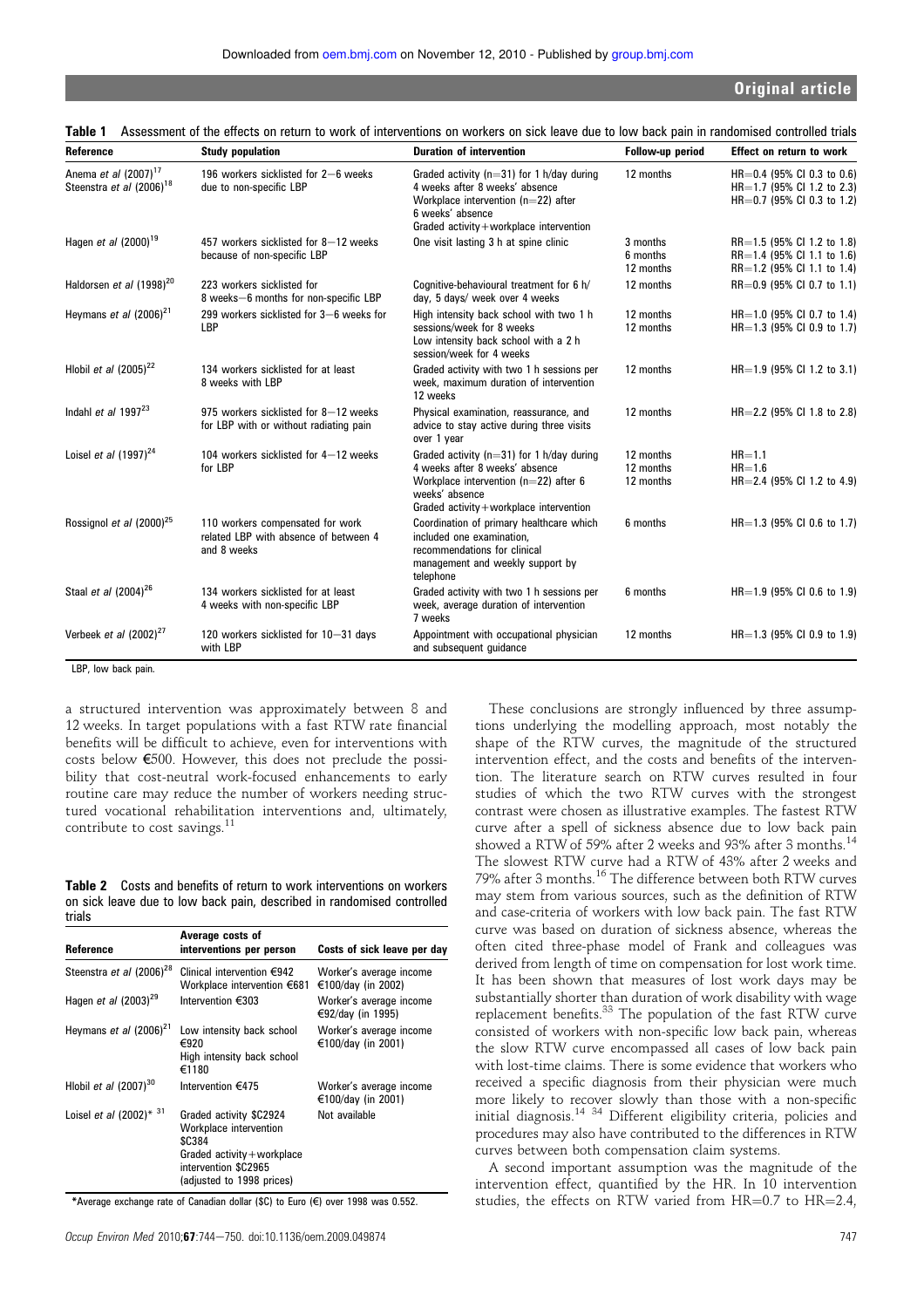# Original article



Figure 2 The estimated effects on reduction in sickness absence (days per worker enrolled in the intervention) of interventions starting at different elapsed times of sick leave, with the assumption of an immediate effect on return to work (RTW), stratified by intervention effects and type of RTW curve.

with five out of 10 studies demonstrating a statistically significant effect of the intervention on RTW. No attempt was made to evaluate the influence of differences in target populations, intervention contents and timing of intervention on the observed heterogeneity in effectiveness. When keeping the results from table 1 in mind, with five out of 10 studies reporting a HR of 1.5 or less, assuming an intervention effect with a HR of 1.5 is possibly much closer to present reality than a HR of 2.5. However, this does not imply that considerably higher HRs are unachievable, since none of the interventions described



Figure  $3$  The benefit-cost ratio of an intervention with an overall effect of HR=2.0 and intervention costs of  $€1000$  for a slow and fast RTW curve with time lags of 0, 2 and 4 weeks between the start of the intervention and the start of effects on RTW.

embodied all the vocational principles that have been found essential for securing early RTW.<sup>11</sup>

The third assumption relates to the costs and benefits retrieved from intervention studies. The intervention costs ranged from €212 to €1614, with three interventions less than €500, three interventions between €500 and €1000, and two interventions exceeding  $€1000$  per worker. The benefit-cost ratio not only depends on the actual costs of the intervention, but also on the monetary value assigned to one lost work day. In the Dutch studies this value was put at about €100 per day, derived from the gross average annual income of a worker according to a national guideline for economic evaluations.<sup>35</sup> This value may be larger when the employer's costs associated with this loss of productivity exceed the daily wage, for example, due to damages incurred because of missing an important deadline. On the other hand, compensation mechanisms, such as colleagues taking over work or workers making up for lost work after return to work, may reduce the costs for absence. $36\,37$  It is also important to note that the cost-benefit ratio does not reflect the health effect from the intervention. Thus, a intervention with a poor cost-benefit ratio may have a good cost-effectiveness ratio when the expenditure for the intervention results in a substantial improvement in quality of life.

The fitted Weibull distributions closely resembled the observed fast and slow RTW curves (figure 1), with shape parameters of 0.54 and 0.42, respectively. These shape parameters reflect that fact that the probability of returning to work diminishes with time on sick leave. It has been shown that the power and sample sizes for survival analysis are heavily dependent on the shape parameter of the Weibull distribution.<sup>38</sup> Hence, interventions that will reduce the time-dependent deceleration of RTW have a greater potential to be cost-effective. In our modelling approach, the theoretical impact of an intervention could only be evaluated by assuming different scale parameters (related to different HRs observed in published articles) and keeping the shape parameter constant. It is conceivable that the interventions described in table 1 also reduce the decreasing RTW rate over time and have influenced the shape parameter, but this information is unfortunately not available from the scientific literature. In addition, it is also possible that the same intervention introduced earlier or later during sick leave is more or less effective, characterised by a higher or lower HR, but unfortunately the available studies do not allow such inference.

The analysis of the timing for structured interventions suggests that the optimum time window for an effective structured intervention is at approximately between 8 and 12 weeks. The steepness of the RTW curves in the first weeks demonstrates that most workers with low back pain absence will return to work rapidly. With a high RTW in the first weeks, the only early interventions likely to be cost-beneficial are inexpensive work-focused enhancements to early routine care, such as accommodating workplaces.<sup>11</sup> Structured interventions are unnecessary at an early stage and are unlikely to have an additional impact on the already good prognosis and, thus, will not be cost-benefical.<sup>39</sup> At the same time, interventions initiated too late will suffer from the diminished RTW rate after 12 weeks and the currently available interventions will at best have a low probability of success. At 3 months out of work the obstacles for return to work will be difficult to overcome and more complex, intensive interventions will be required that address social factors in addition to healthcare and workplace interventions.<sup>8 11</sup> The conclusions on effective interventions in our approach are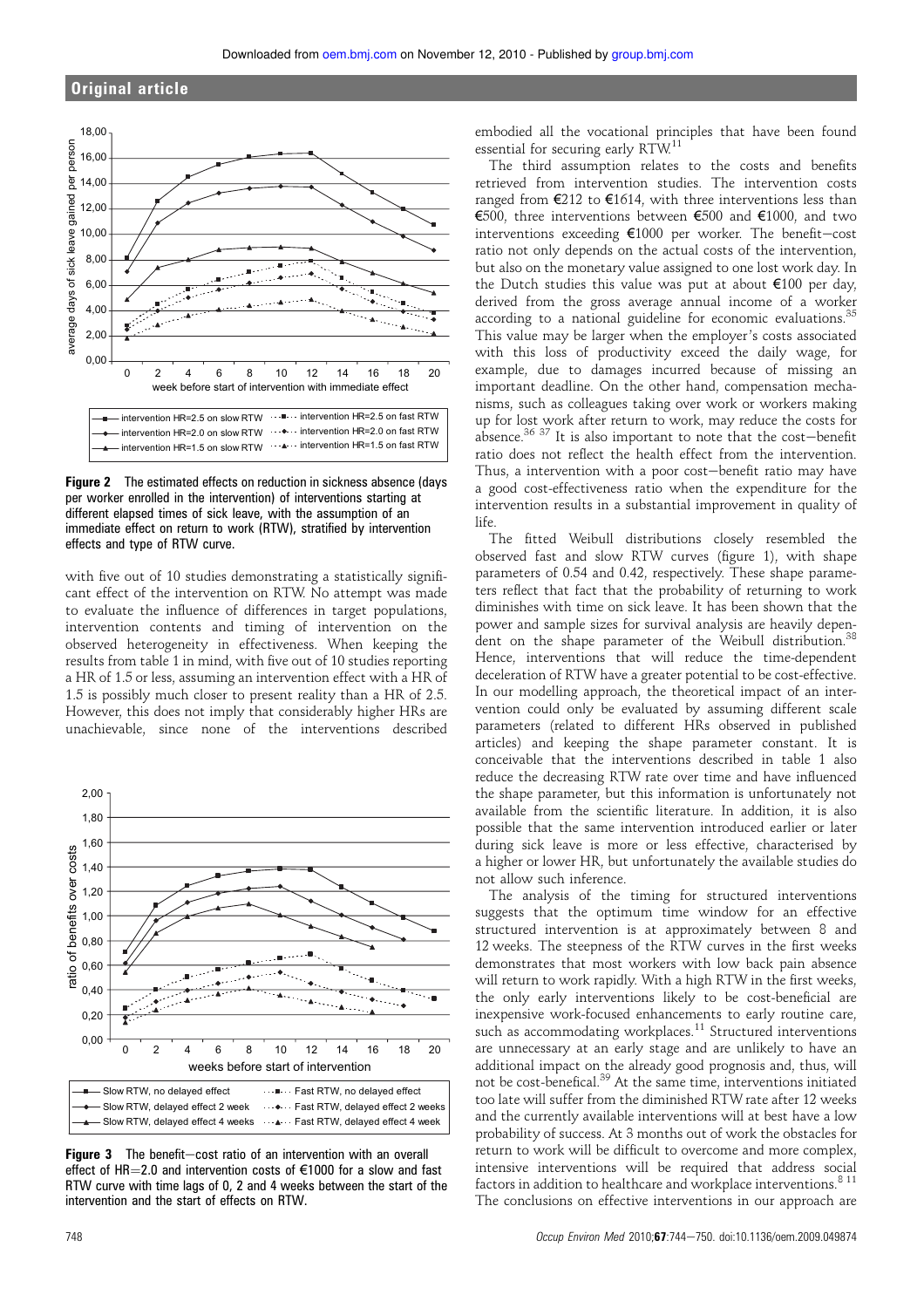based on days of sick leave gained, which differs slightly from the well-known concept of number needed to treat. Frank and colleagues have used this last measure to illustrate that with a constant proportional gain of the intervention over time, the number of workers needed to treat with the intervention in order to achieve an additional person to return to work will reduce over time.<sup>7</sup> Their approach differs from our approach, since we have assumed a constant HR rather than a constant proportion.

The conclusions about the cost-benefits of structured interventions were strongly influenced by the natural course of RTW. Figure 2 illustrates that even a highly effective intervention  $(HR=2.5)$  in a source population with a naturally slow RTW will become cost-ineffective in a target population with a much faster RTW. It has been noted before that this phenomenon may partly explain the contradictory results of similar intervention programmes in different occupational populations, since differences in RTW curves will greatly influence the overall effect size of the intervention.<sup>23</sup><sup>40</sup> For future studies, it is strongly suggested that the potential costeffectiveness of an apparently effective intervention should be evaluated a priori through comparison of the RTW curves in the source population and the target population. It is also recommended that the full Kaplan-Meier curves of intervention and reference groups in a RCT be reported in order to facilitate such a comparison.

The results from introducing a time delay into the modelling between the start of the intervention and its effect on RTW highlights another pitfall hampering the effectiveness of interventions. Enrolment in an intervention programme for several weeks may obstruct the natural RTW and, hence, introduce a detrimental effect.<sup>10</sup> The introduction of a delay in effect of several weeks strongly reduced the appropriate time window for effective interventions and also reduced the likelihood of a costbeneficial intervention. These findings indicate that the introduction of a structured intervention at weeks  $8-12$  with a duration of more than 4 weeks should be carefully considered. Moreover, the findings suggest early RTW should be facilitated during the course of the structured intervention, rather than waiting until some notional time point or until the person is free of symptoms.11 40

The modelling approach in this study should not be regarded as providing the ultimate evaluation of the effectiveness of structured interventions on RTW. However, the application of published effects of interventions to Weibull functions of RTW curves enabled us to evaluate a wide range of assumptions in interventions that otherwise are very difficult to appraise. This theoretical exercise also illustrated that the generalisibility of the effectiveness of a RTW intervention across different populations not only depends on comparability of baseline characteristics in the target and source population, but on equal RTW curves as well. Patterns of RTW will be influenced by patient characteristics $41$  and treatment regimens, as well as by the characteristics of the compensation system, for example, eligibility and generosity of compensation and interference with litigation. Hence, the effectiveness of a RTW intervention cannot be regarded as a fixed trait and great care must be taken in summarising existing evidence into single measures of effectiveness.

In conclusion, this study showed that the cost-benefits of a RTW intervention among workers on sick leave due to low back pain can usefully be modelled, and will be determined by the estimated effectiveness of the intervention, the costs of the intervention, the natural course of RTW in the target population, the timing of the enrolment of subjects into the RTW intervention, and the duration of the intervention. The latter three factors are seldom taken into consideration, although their impact may easily exceed the influence of the classical measures of effectiveness, such as effect size or HR. Before implementing an intervention, it should be verified whether the features of the RTW pattern in the target population as well as the nature and timing of the intervention are conducive to success.

#### Competing interests None.

Contributors MvD: conception of the study, analysis and interpretation of the study, drafting the article, revising it critically, and final approval of the version to be published; MJE: conception of the study, revising it critically, and final approval of the version to be published; BWK: analysis and interpretation of the study, revising it critically, and final approval of the version to be published; MAK: interpretation of the study, revising it critically, and final approval of the version to be published; AKB: analysis and interpretation of the study, drafting the article, revising it critically, and final approval of the version to be published; AB: conception and design, analysis and interpretation of data, drafting the article, revising it critically, and final approval of the version to be published.

Provenance and peer review Not commissioned; not externally peer reviewed.

#### **REFERENCES**

- 1. Waddell G. Epidemiology review: the epidemiology and cost of back pain. London: Her Majesty's Stationary Office, 1994.
- 2. Croft PR, MacFarlane GJ, Papageorgiou AC, et al. Outcome of low back pain in general practice: a prospective study. BMJ 1998;316:1356-9.
- 3. **Hestbaek L,** Leboef-Yde C, Manniche C. Low back pain: what is the long term course? A review of general patient populations. Eur Spine J 2003;12:149-65.
- Waddell G, Burton AK, Main CJ. Screening to identify people at risk of long-term incapacity for work: a conceptual and scientific review. London: Royal Society of Medicine Press, 2003.
- Iles RA, Davidson M, Taylor NF. Psychosocial predictors of failure to return to work in non-chronic non-specific low back pain: a systematic review. Occup Environ Med 2008;65:507-17.
- Steenstra IA, Verbeek JH, Heymans MW, et al. Prognostic factors for duration of sick leave in patients sick listed with acute low back pain: a systematic review of the literature. Occup Environ Med 2005;62:851-60.
- Frank JW, Brooker AS, DeMaio SE, et al. Disability resulting from occupational low back pain Part II: What do we know about secondary prevention? A review of the scientific evidence on prevention after disability begins. Spine 1996;21:2918-29.
- Burton AK, Balague F, Cardon G, et al. How to prevent low back pain. Best Pract Res  $Clin$  Rheumatol 2005;19:541-55.
- Hensing G, Alexanderson K, Allebeck P, et al. How to measure sickness absence? Literature review and suggestion of five basic measures. Scand J Soc Med 1998:26:133-44.
- 10. Waddell G, Burton AK. Concepts of rehabilitation for the management of common health problems. London: The Stationary Office, 2004.
- 11. Waddell G, Burton AK, Kendall NAS. Vocational rehabilitation: what works, for whom, and when? London: The Stationery Office, 2008.
- 12. Hlobil H, Staal JB, Spoelstra M, et al. Effectiveness of a return-to-work intervention for subacute low-back pain. Scand J Work Environ Health 2005;31:249-57.
- 13. **Abenhaim L,** Suissa S. Importance and economic burden of occupational back pain: a study of 2,500 cases representative of Quebec.  $J$  Occup Med 1987;29:670-4.
- 14. **Abenhaim L,** Rossignol M, Gobeille D, et al. The prognostic consequences in the making of the initial medical diagnosis of work-related back injuries. Spine  $1995;$ **20**:791-5.
- 15. **Andersson GB,** Svensson HO, Oden A. The intensity of work recovery in low back pain. Spine 1983;8:880-4.
- 16. Frank JW, Kerr MS, Brooker AS, et al. Disability resulting from occupational low back pain Part I: What do we know about primairy prevention? A review of the scientific evidence on prevention before disability begins. Spine 1996:21:2908-17.
- 17. **Anema JR,** Steenstra IA, Bongers PM, et al. Multidisciplinary rehabilitation for subacute low back pain: graded activity or workplace intervention or both? A randomized controlled trial. Spine  $2007$ ; 32:291-8.
- 18. Steenstra IA, Anema JR, Bongers PM, et al. The effectiveness of graded activity for low back pain in occupational healthcare. Occup Environ Med  $2006$ ; 63:718- $25$ .
- 19. **Hagen EM,** Eriksen HR, Ursin H. Does early intervention with a light mobilization program reduce long-term sick leave for low back pain. Spine  $2000;$ **25**:1973-6.
- 20. **Haldorsen EM,** Kronholm K, Skouen JS, et al. Multimodal cognitive behavioral treatment of patients sicklisted for musculoskeletal pain: a randomized controlled study. Scand J Rheumatol  $1998;$ 27:16-25.
- 21. **Heymans MW,** de Vet HC, Bongers PM, et al. The effectiveness of a high-intensity versus low-intensity back school in an occupational setting: a pragmatic randomized controlled study.  $S_p$ *ine* 2006;31:1075-82.
- 22. **Hlobil H,** Staal JB, Twisk J, et al. The effects of a graded activity intervention for low back pain in occupational health on sick leave, functional status and pain: 12 months results of a randomized controlled study. J Occup Rehabil 2005:15:569-80.
- 23. Indahl A, Velund L, Reikeraas O. Good prognosis for low back pain when left untampered: a randomized clinical trial. Spine  $1995:20:473-7$ .